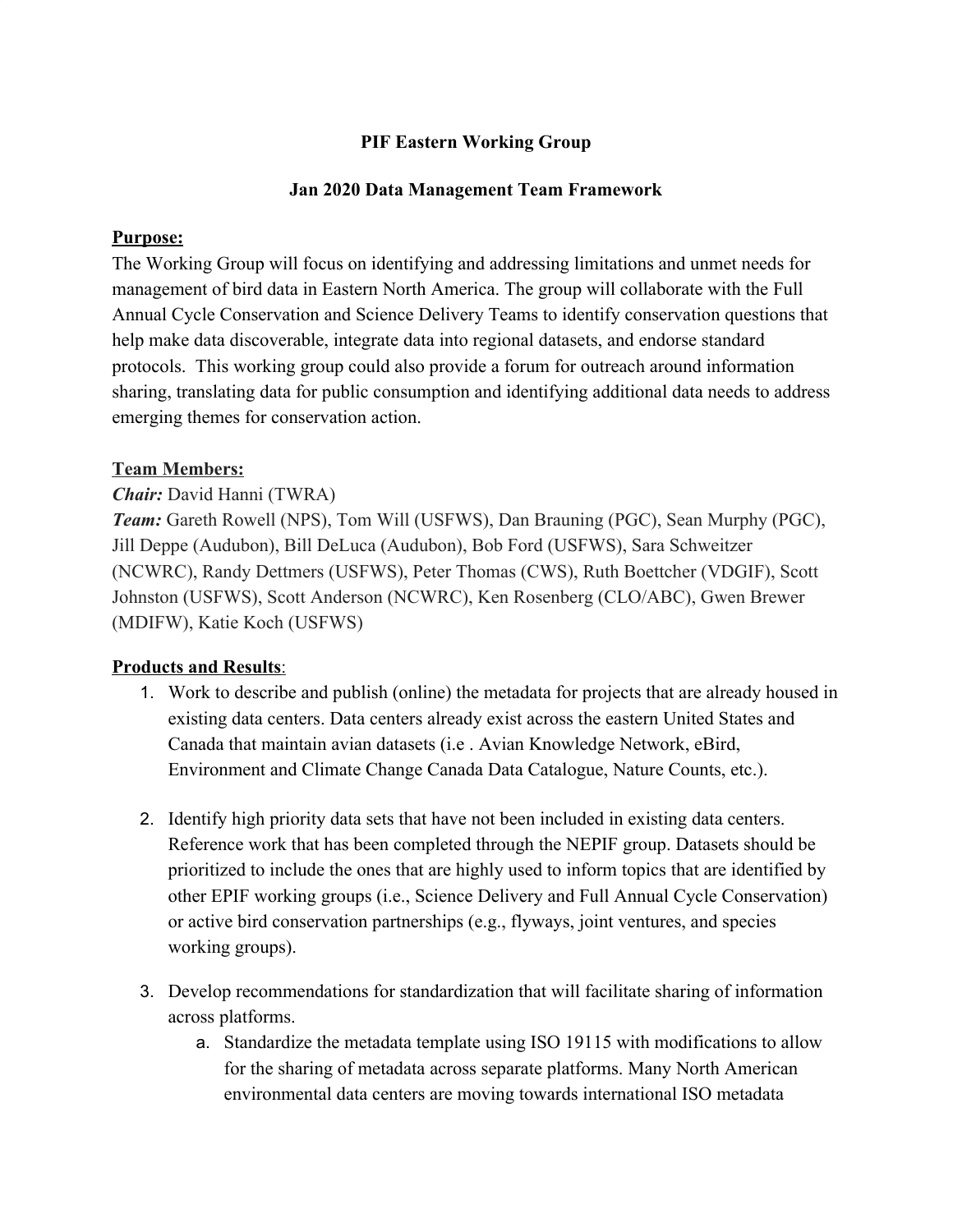standard ISO 19115 for environmental and ecological spatial data. This standard is currently in use by the National Centers for Environmental Information (NOAA), ESRI (the makers of ArcGIS software), the EarthData program (NASA), the USGS (various datasets) and Natural Resources Canada. ISO 19115 is endorsed by the US Federal Geographic Data Committee (FDGC). Costs associated with adopting ISO 19115 and the associated North American Profile (NAP) of the ISO 19115 should be explored

b. Promote the use of digital object identifiers [\(DOIs\)](https://www.doi.org/) as part of metadata for projects, protocols and datasets.Digital object identifiers (DOI's) assist in locating any digital object on the internet by redirecting the user to the correct URL using the DOI system. This helps digital object owners and users because metadata containing the DOI will always send users to correct URL. Further information about implementing DOI's should be obtained from organizations already using them (for example, USGS, NPS and Canada's ECCC). Additional information is available at https://www.doi.org.

# **Task list**:

- 1. Determine within each data center if metadata is included and how to work to get metadata associated with the datasets that already exist.
- 2. Incorporation of colonial waterbird databases (and metadata) into the AKN and build a secure Colonial Waterbird extension that will allow for data entry, management, storage, sharing, and analyses by data contributors and other permitted stakeholders.
- 3. Develop recommendations and promote standardized template.

# **Timeframes:**

- 1. Reach out to AKN to determine if data are searchable by individual node by February 2020.
- 2. Completed for Pacific Flyway. Work with Mississippi and Atlantic Flyway to incorporate those data by 2022.
- 3. TBD

**Supporting Resources:** (List important resources the team may rely on to complete their work)

- Avian Knowledge Network (EADC and MWADC)
- Environment and Climate Change Canada (ECCC) Data Catalog
- eBird
- EPIF Full Annual Cycle and Science Delivery Teams

# **Communication:**